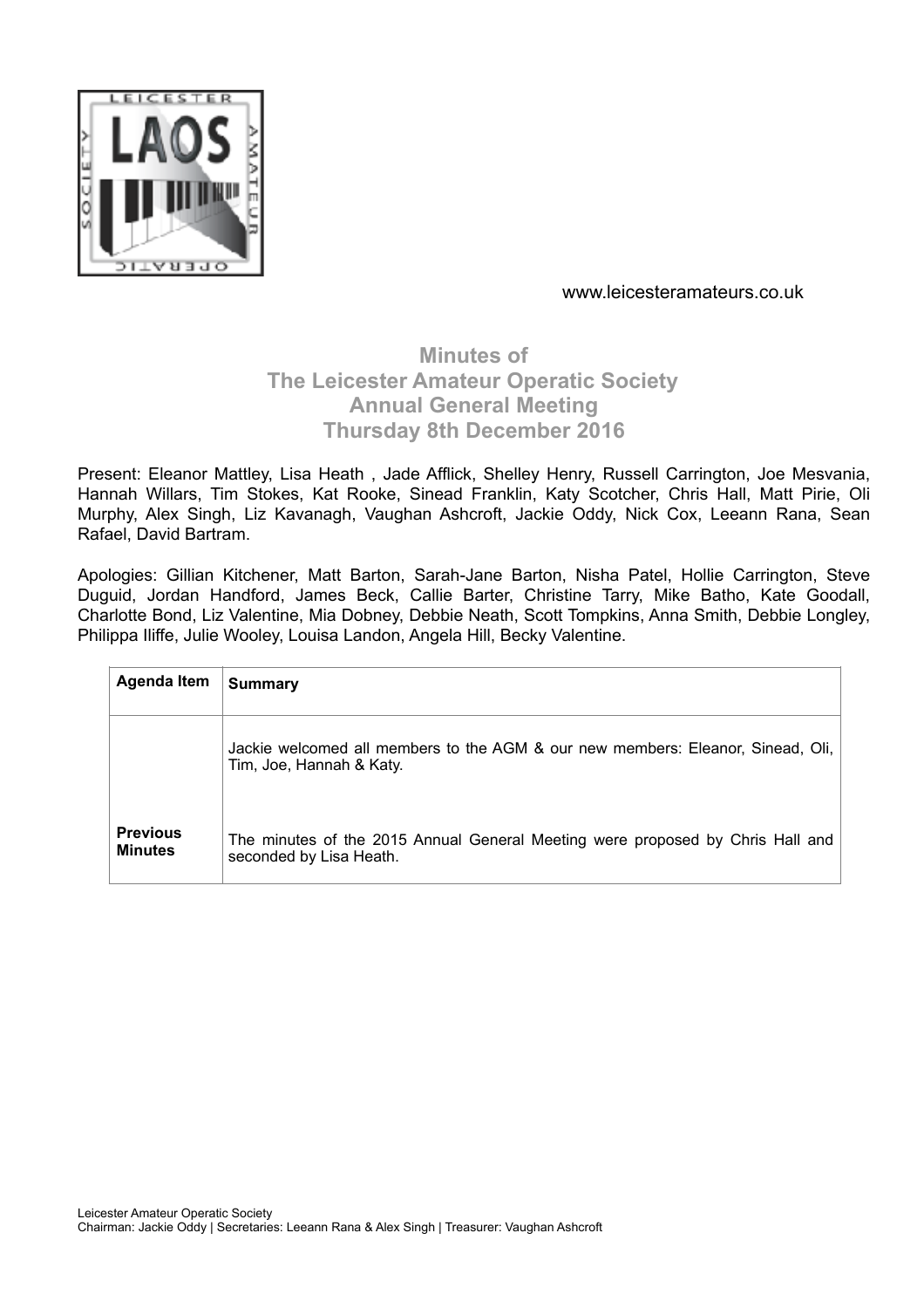

| <b>Chairmans</b><br><b>Report</b> | Last year was a year of firsts for LAOS with us moving to the Curve studio, having a<br>new director, choreographer and having an assistant director as part of the production<br>team.                                                                                                                                                                                                                                                                                                    |
|-----------------------------------|--------------------------------------------------------------------------------------------------------------------------------------------------------------------------------------------------------------------------------------------------------------------------------------------------------------------------------------------------------------------------------------------------------------------------------------------------------------------------------------------|
|                                   | We were nominated for 2015's 'Sister Act' for best musical and best deluxe programme,<br>Vaughan's amazing efforts on the programme achieved this.                                                                                                                                                                                                                                                                                                                                         |
|                                   | 9to5 artistically, was brilliant, and having the Curve technical team onboard throughout<br>really raised the game of the production for us, although we had a number of challenges<br>with backstage space for cast & limited space for the band, but it was commendable to<br>see how professionally everyone handled it.                                                                                                                                                                |
|                                   | Commercially it was a lot less successful than Sister Act, and the run up to 9to5 support<br>from Curve was extremely disappointing, we didn't get a contract from Curve until April<br>and we had no presence at the high cross stand or in the brochure, this was not through<br>lack of effort from our side.                                                                                                                                                                           |
|                                   | However we still remain buoyant as a society and this has helped negotiations with<br>Curve this year.                                                                                                                                                                                                                                                                                                                                                                                     |
|                                   | We want to reassure the society we (the committee) worked extremely hard in the<br>background and understand the frustrations some of the society felt and wholeheartedly<br>apologise for those feelings some people had.                                                                                                                                                                                                                                                                 |
|                                   | We stand by the decisions made this year in terms of changing our rehearsal venue and<br>rehearsal nights as for the future of LAOS sometimes change is needed.                                                                                                                                                                                                                                                                                                                            |
|                                   | Huge thanks go to Shelley for working absolute WONDERS with the 9to5 props, also to<br>the production team for their hard efforts and it wasn't without it's challenges but we<br>always aim to learn from these for the future.                                                                                                                                                                                                                                                           |
|                                   | We always feel privileged to be able to perform at Curve and always aim to uphold<br>professional standards. However there were a number of issues during show week<br>including ticket reallocations and dressing room double bookings which led to me<br>raising a formal complaint with Curve.                                                                                                                                                                                          |
|                                   | Curve have already been through 4 producers this year which means we are constantly<br>renegotiating and that is how they operate which is not within our control, they have<br>turned away professional tours due to how popular they are in terms of their bookings<br>over the next few years. We are pencilled in for 2018, however Curve treat amateurs<br>and professionals alike and they ultimately have to decide on confirmed bookings based<br>on financial viability for them. |
|                                   | We have had 2 committee members resign, Sean & Rachel, thankyou to you both for all<br>your efforts over the last couple of years. (Thankyou gifts were presented.)                                                                                                                                                                                                                                                                                                                        |
|                                   |                                                                                                                                                                                                                                                                                                                                                                                                                                                                                            |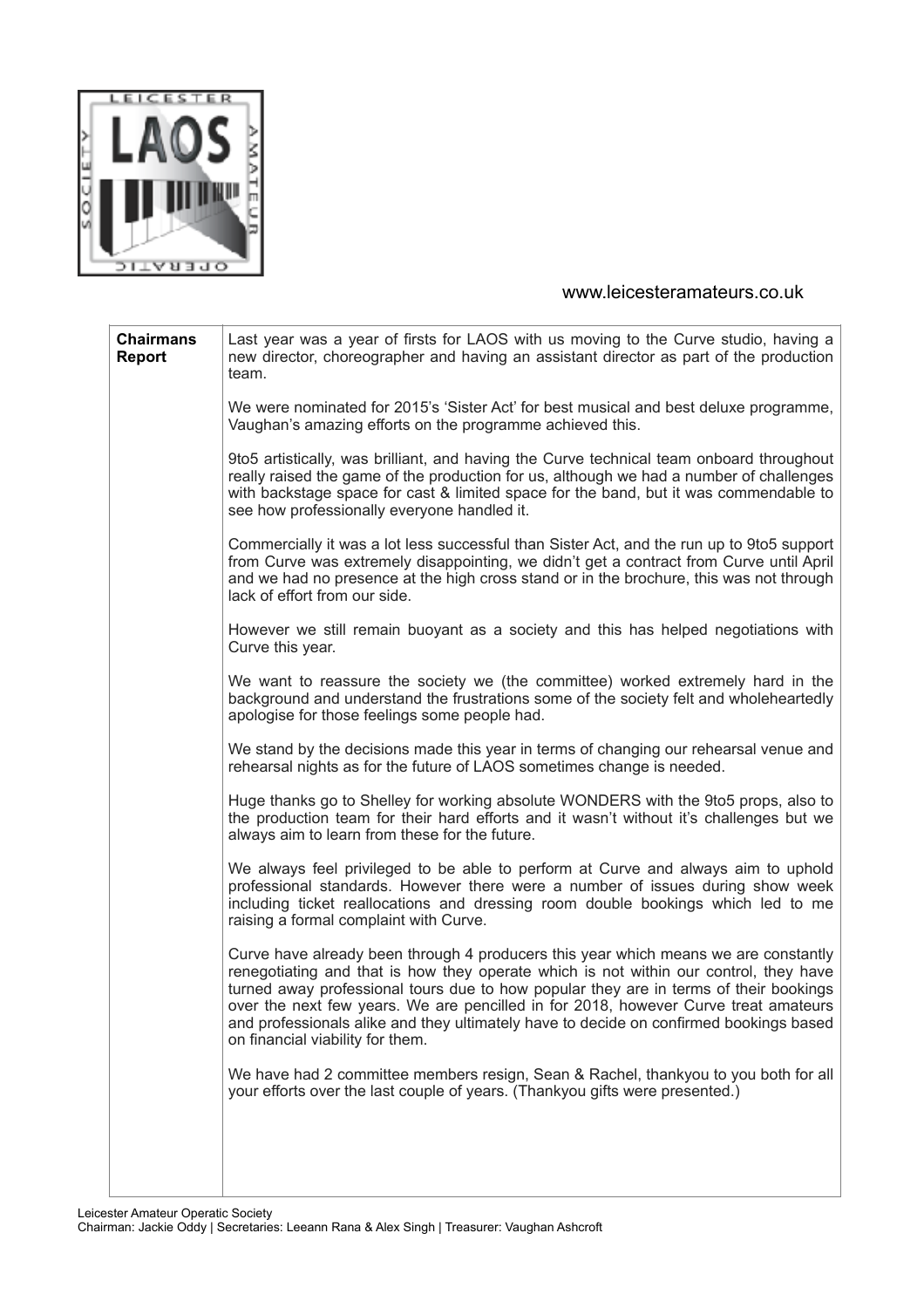

| <b>Musical</b><br><b>Directors</b><br><b>Report</b> | I think 9-5 was a show that LAOS can be extremely proud of. It was presented with a<br>wealth of opportunities of doing things different in LAOS and was also scuppered with<br>lots of complications that hopefully you as a cast didn't feel the impact of too much.                                                                                                                                                                                                                                                                                                                                                                                                                                                                                                                                                                                                                                                                                                                                                                                                                                                                                                                                                                                                                   |
|-----------------------------------------------------|------------------------------------------------------------------------------------------------------------------------------------------------------------------------------------------------------------------------------------------------------------------------------------------------------------------------------------------------------------------------------------------------------------------------------------------------------------------------------------------------------------------------------------------------------------------------------------------------------------------------------------------------------------------------------------------------------------------------------------------------------------------------------------------------------------------------------------------------------------------------------------------------------------------------------------------------------------------------------------------------------------------------------------------------------------------------------------------------------------------------------------------------------------------------------------------------------------------------------------------------------------------------------------------|
|                                                     | 9-5 is a big show for a big cast with big set pieces. Like, I've seen it professionally and it<br>took up the whole stage! And we did it in "The Studio" at the Curve. Before we even talk<br>quality I think it's worth giving ourselves a high five for achieving that alone! I can tell<br>you it didn't go down well with me when production meetings were trying to<br>accommodate the band in all manner of spaces to ensure you had as much space as<br>possible. I came across really badly $-1$ know that much $-$ because I was trying to<br>protect the integrity and quality of my job and being in control of you all in the live<br>situation. Knowing that we are returning to The Studio again next year does not worry<br>me like it did before because of how we achieved 9-5 in there BUT I know that Russ<br>and I are already talking about how we can ensure the band is comfortable/included in<br>the show. Rather predictably as MD, I maintain the importance the music "should" take<br>(over everything else) and I like to remind people it's the title after all! MUSIC-al!! (and<br>I'm going to point out now just how difficult the music is for the next show!! it's well<br>Gulp!) (Jackie - open your eyes really big like your scared or something) |
|                                                     | The band was difficult to put together for 9-5 for lots of reasons and my usual go-to-<br>guys were not available. That said, I think the quality of the music turned out to be<br>excellent and I hope you were proud of them and enjoyed singing on top of their superb<br>accompaniment. The band were certainly very complimentary once again of the<br>performers in LAOS. It was a shame they were concealed behind the backdrop and<br>couldn't see any of what you were doing.                                                                                                                                                                                                                                                                                                                                                                                                                                                                                                                                                                                                                                                                                                                                                                                                   |
|                                                     | The Curve's technical team were involved from the beginning of the get-in this year<br>which meant the quality of the sound was great and thoroughly enjoyable and not<br>compromised. It was a reminder for me why I like being in the Curve so much. And<br>actually, places more pressure on us to be excellent because technical problems are<br>not something we can (or should be able to) blame for a lack of quality in what we<br>produce.                                                                                                                                                                                                                                                                                                                                                                                                                                                                                                                                                                                                                                                                                                                                                                                                                                      |
|                                                     | In many ways, this has been one of the hardest shows to direct musically because of<br>the sheer amount of work there is for the chorus. Pretty much every song had backing<br>vocals on-stage and off-stage. And for the most part - the chorus singing was<br>wonderful. And whilst we cut backing vocals, we did so in response to a lack of time<br>rather than a lack of ability. Let's remember, we started rehearsing later than we<br>normally and we were performing earlier in the year than we normally do. We'd trimmed<br>time at both ends of our rehearsal schedule. And this was perhaps a frustrating element<br>for me because this was the first show where I wasn't expected to be at every<br>rehearsal! I'd never before had to check a rehearsal schedule to see if I was needed or<br>not! And I don't think that's something I would let happen again. So to the chorus I<br>give you my praise for working so wonderfully. Stand out moment for the chorus for me<br>every night was "I Just Might" - Shivers. Spine. Every time! Thank you for moving<br>$me!!$ :)                                                                                                                                                                                            |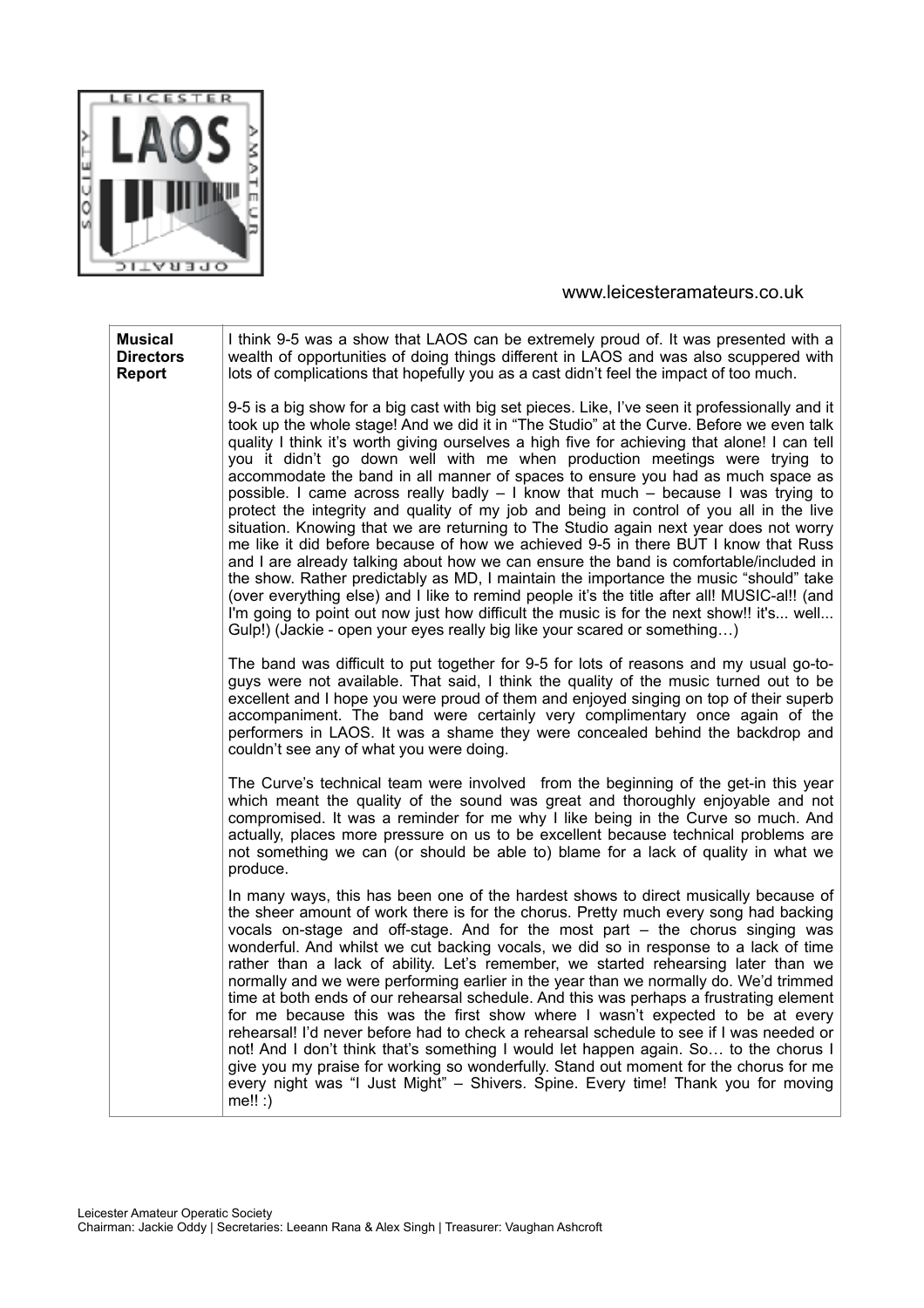

|                                                       | Principle performances were once again very strong. Generally, everyone responded to<br>what I asked of them and I thank for them trusting my intentions for making them sound<br>good! And whilst I want to remain relatively neutral about the high standard set by all of<br>the principles, I think it's very difficult not to mention the three ladies who led the cast<br>with their spirit, attitude and and talent. Debbie, Mia and Lisa thank you, each of you, for<br>giving moments of sheer inspiration and working so hard that this wasn't a story about<br>one girl and her two sidekicks! It truly was a show with three equal stars that acted and<br>belted their way through some really tough songs!! Well done.                                                                                |
|-------------------------------------------------------|---------------------------------------------------------------------------------------------------------------------------------------------------------------------------------------------------------------------------------------------------------------------------------------------------------------------------------------------------------------------------------------------------------------------------------------------------------------------------------------------------------------------------------------------------------------------------------------------------------------------------------------------------------------------------------------------------------------------------------------------------------------------------------------------------------------------|
|                                                       | I am honoured to be invited back to MD for LAOS next year. I am also petrified of the<br>choice of musical. PARADE is about as difficult as it gets guys. There will be moments<br>of singing in different keys at the same time (on purpose!) and singing at different<br>tempos at the same time (also on purpose!) which will make your minds swish and swirl<br>and I dare say even I may be perplexed myself at times. The music itself is dark and<br>deep and rich. It is complex and it it tells a very sad and gutting story. This is not for the<br>feint-hearted. Petrified I may be but boy, am I excited that we have bitten this morsel to<br>chew on! It will be a great show week next September – there may not be much to<br>laugh about in PARADE but you will undeniably be moved. Totes emosh. |
|                                                       | Can't wait to start working on this with you all. I hope to make it the very best thing I MD.                                                                                                                                                                                                                                                                                                                                                                                                                                                                                                                                                                                                                                                                                                                       |
| <b>ASSISTANT</b><br><b>DIRECTORS</b><br><b>REPORT</b> | When asked by the committee to be a part of the production team for 9 to 5, I was<br>delighted to accept the challenge. I was sure that working on a production team<br>alongside Leigh, Hollie and Steve would result in a high quality show and I'm pleased to<br>say that I was right. Although there were difficulties, from my point of view, with decision<br>making responsibilities in a 2-man directorial team, I believe that in the end these issues<br>didn't take away from producing a Curve standard show. One thing that I believe was a<br>little bit of an issue during 9 to 5 was the lack of rehearsal schedule from the beginning<br>as it is my preference to have a full, clear rehearsal schedule from the commencement<br>of rehearsals.                                                   |
|                                                       | Having an awareness of the musical and its usual production values, in the first<br>instance, I wasn't entirely convinced that it was a show ideally suited to the studio<br>space, but with a remit of producing the highest quality show that we could, I believe the<br>alterations to the set that we made on show week along with, in particular, the depth of<br>character and relationships between a number of roles developed during the rehearsal<br>process, resulted in performances from a number of people that had significantly more<br>depth than the characters on a face value scan of the script and therefore added the<br>extra layers of intimacy needed for a studio show.                                                                                                                  |
|                                                       |                                                                                                                                                                                                                                                                                                                                                                                                                                                                                                                                                                                                                                                                                                                                                                                                                     |
|                                                       | The audiences that came to see the show gave consistently high praise; however, we<br>perhaps didn't have the size of audiences we would have wished for.<br>Although<br>everyone tried hard to sell tickets to their families and friends, we without doubt missed<br>the support of the Curve marketing team; an issue that I'm pleased to see has been<br>resolved prior to this year's show.                                                                                                                                                                                                                                                                                                                                                                                                                    |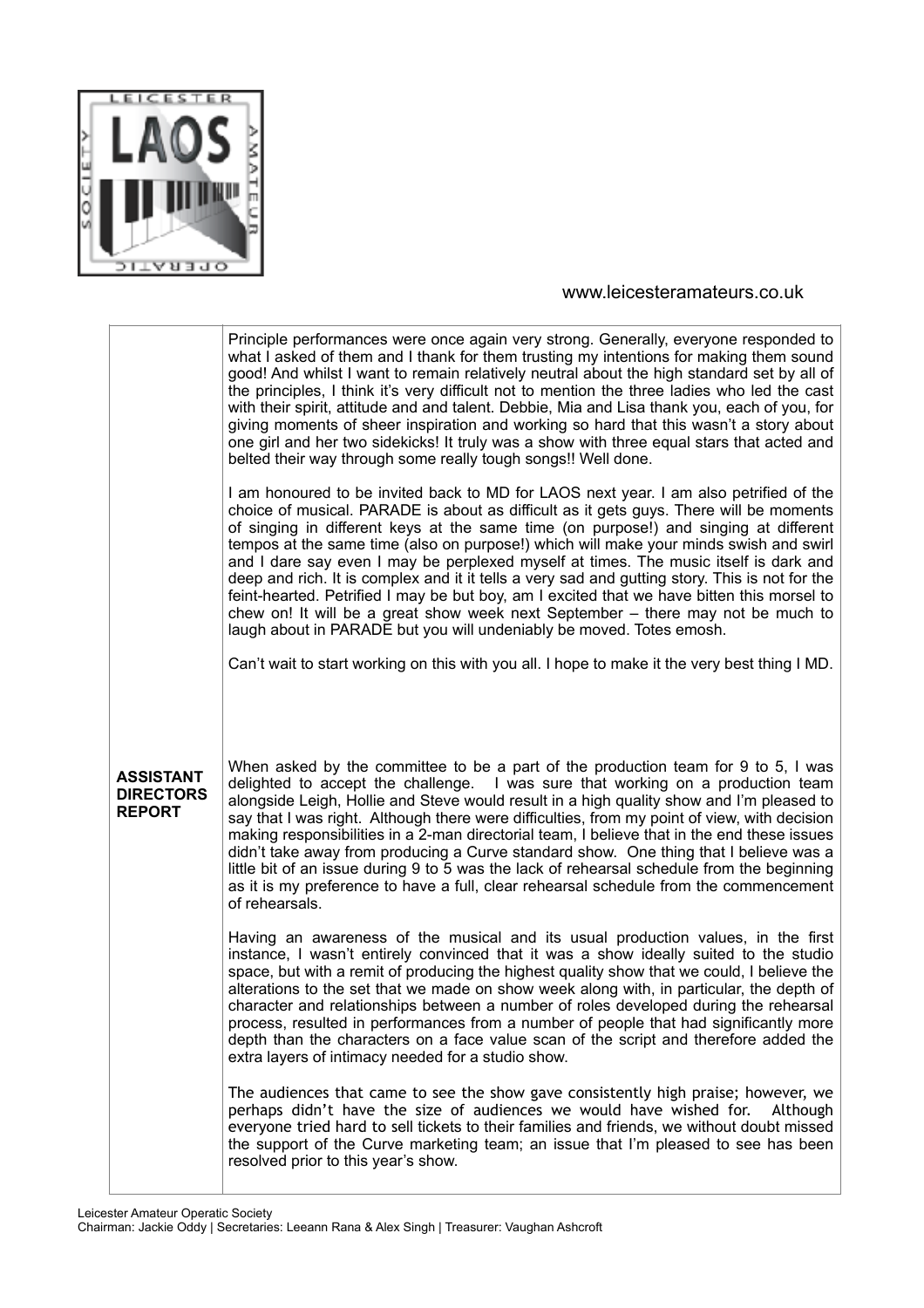

|                                | It is an absolute pleasure to direct a group of talented people, but even more of a<br>pleasure to direct a group of talented people, who are hungry for direction and character<br>development. Throughout the rehearsal process of a show, it is my aim to create the<br>characters together with the individual actor and not simply dictate. Directing and<br>performing should, in my opinion, be an ongoing open dialogue, working together until<br>both parties are satisfied that they are telling the best version of the story to the<br>audience, in line with the overall vision of the show. I think we achieved this throughout<br>the process, particularly with the depth of the three leading ladies: Violet, Judy and<br>Dora-Lee. |
|--------------------------------|-------------------------------------------------------------------------------------------------------------------------------------------------------------------------------------------------------------------------------------------------------------------------------------------------------------------------------------------------------------------------------------------------------------------------------------------------------------------------------------------------------------------------------------------------------------------------------------------------------------------------------------------------------------------------------------------------------------------------------------------------------|
|                                | Finally, I would like to say congratulations to everybody involved in 9 to 5; I believe we<br>delivered a great show.                                                                                                                                                                                                                                                                                                                                                                                                                                                                                                                                                                                                                                 |
| <b>CHOREOGR</b>                |                                                                                                                                                                                                                                                                                                                                                                                                                                                                                                                                                                                                                                                                                                                                                       |
| <b>APHERS</b><br><b>REPORT</b> | Firstly I'd like to say thank you to the committee for giving me the opportunity to<br>choreograph for LAOS. I know LAOS hold a very high standard and I'm grateful you all<br>had faith in my ability as a choreographer to help create something we were all proud<br>of.                                                                                                                                                                                                                                                                                                                                                                                                                                                                           |
|                                | When we first had our production meeting with Jackie and Vaughan back in January this<br>year, it became clear what a mammoth task we had on our hands. We had a huge show<br>to put on in a small space, with a new production team, less rehearsal time, a set that<br>barely fit the space and a theatre that was slightly unwilling to help us advertise!!<br>However, as rehearsals started and we assembled a wonderful principle company I<br>knew we had the opportunity to create something amazing.                                                                                                                                                                                                                                         |
|                                | I have to say, it's such a pleasure to work with you all, there is no weak link throughout<br>the company and everybody works incredibly hard. I threw some difficult and stylised<br>choreography at you and you all handled it brilliantly. It's really exciting when the vision<br>in my head matches up to the dances that come to life in front of me. I want to mention<br>the boys particularly, who had to take on that huge tap number, I've never felt so proud<br>watching you all push yourselves to get that number perfect!                                                                                                                                                                                                             |
|                                | I really loved the dream sequences and I just want to say thanks for 'going with me' on<br>those, particularly 'potion notion', it was very strange, I know, but worked brilliantly, and<br>quickly became one of my favourite numbers to watch.                                                                                                                                                                                                                                                                                                                                                                                                                                                                                                      |
|                                | Well done to the whole company, you were amazing and I'd like to say thank you for all<br>your hard work and commitment.                                                                                                                                                                                                                                                                                                                                                                                                                                                                                                                                                                                                                              |
|                                | I need to mention Leigh and Russell, they really worked well together to make 9-5 work<br>in an intimate space. They're approach was somewhat relaxed, which took some getting<br>used to for all of us, but I don't think the relaxed approach meant we compromised on<br>the standard of show we produced. I want to particularly mention Russell and how much<br>work he did with individuals, and the value he puts on even the smallest role in the<br>show.                                                                                                                                                                                                                                                                                     |
|                                | Finally I'd like to thank Steve. I'm always in awe of the sound he gets from you all. It<br>makes me a little bit sad that he never gets to hear it from the audiences perspective.<br>My favourite was 'I just might' It made me sob every night what a beautiful sound from                                                                                                                                                                                                                                                                                                                                                                                                                                                                         |

Leicester Amateur Operatic Society Chairman: Jackie Oddy | Secretaries: Leeann Rana & Alex Singh | Treasurer: Vaughan Ashcroft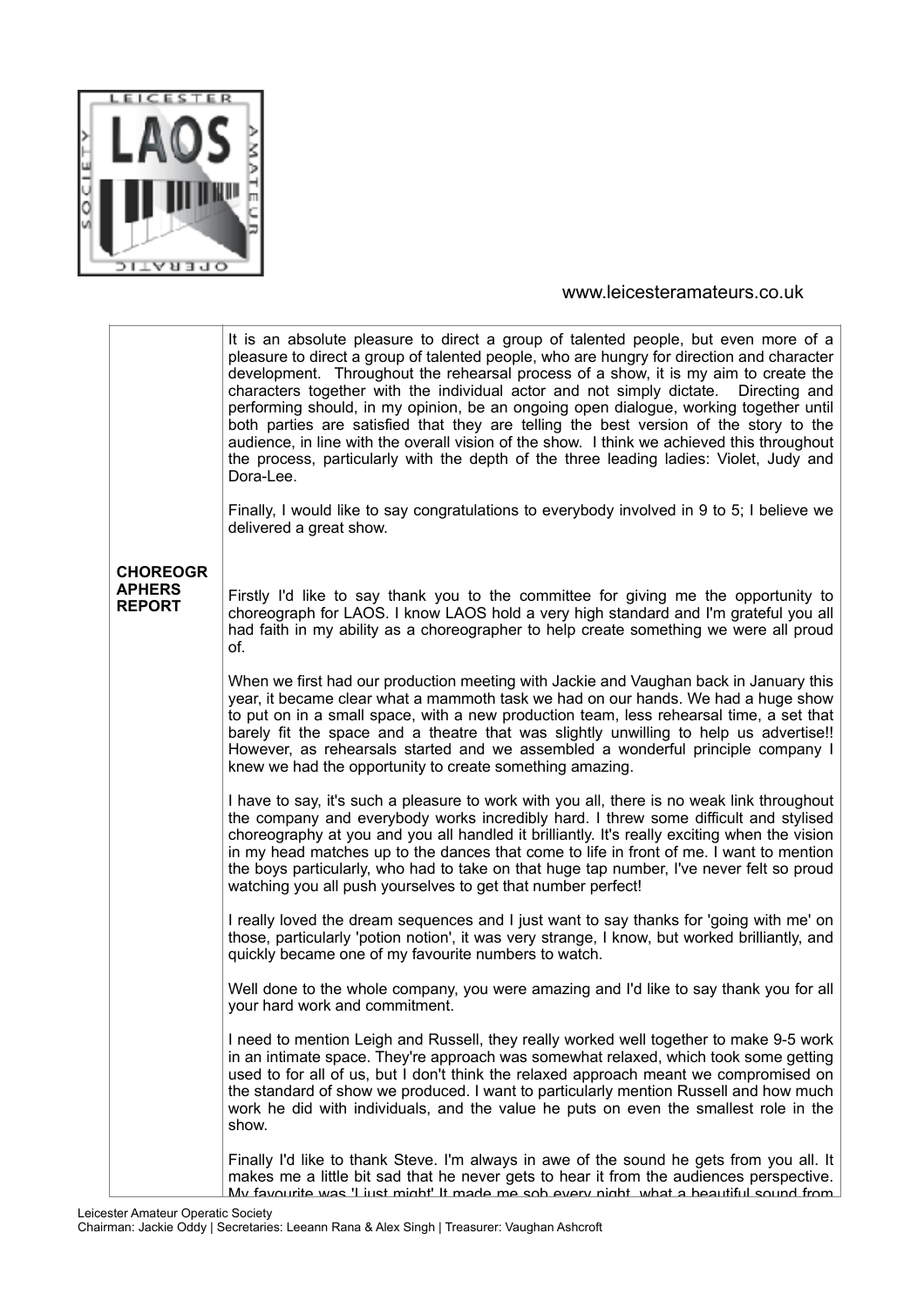

|                                    | I know we had a few difficulties along the way, especially when it came to the technical<br>issue of fitting a large set into a small space, however it's important to remember it was<br>a new experience for us all and we can hopefully learn from the mistakes we made<br>during 9-5. I don't want to dwell on the negatives because the feedback we received<br>about the quality of show we produced was so good. All the things that didn't run<br>smoothly for us last year, will hopefully be rectified this year due to us having a better<br>understanding of the studio space and what we are dealing with.<br>Well done all, I can't wait to start on the next show.                                                                                                                                                                                                                                                                                                                              |
|------------------------------------|----------------------------------------------------------------------------------------------------------------------------------------------------------------------------------------------------------------------------------------------------------------------------------------------------------------------------------------------------------------------------------------------------------------------------------------------------------------------------------------------------------------------------------------------------------------------------------------------------------------------------------------------------------------------------------------------------------------------------------------------------------------------------------------------------------------------------------------------------------------------------------------------------------------------------------------------------------------------------------------------------------------|
| <b>Treasurers</b><br><b>Report</b> | Vaughan handed out the accounts and talked through the main detail.<br>£21791 ticket sales for 9 to 5 compared to £68363 for Sister Act, huge difference<br>although there was a difference in ticket volumes to sell between the main house &<br>studio.<br>Total income for this year at £18433 compared with £57829 last year.<br>We were saved by the type of deal we struck with Curve last year as even though we<br>sold a lot less tickets for 9to5 it resulted in a much lower theatre hire cost which resulted<br>in an overall loss this year of £3850.<br>We are worth £31086 as a society.<br>Next year the problem for us will be Curve will not be as cheap so we will be engaging<br>with you all on ways to fundraise.<br>Jackie reiterated all members of the society play a part in making LAOS a success and<br>all members will be required to support and help sell tickets for Parade to make it a<br>success.<br>Accounts Proposed By: Kat Rooke<br>Accounts Seconded By: Joe Mesvania |